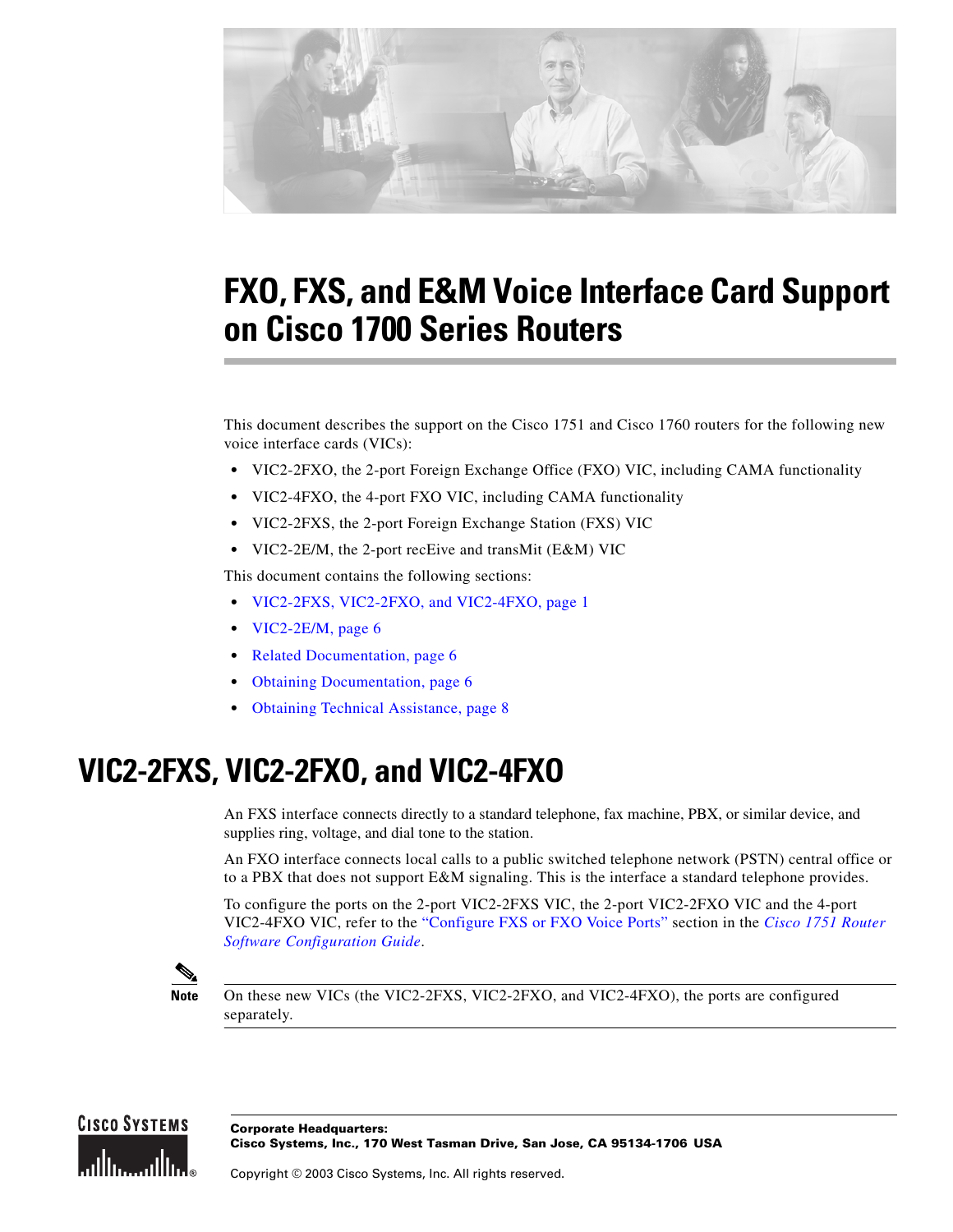### **Restrictions on VIC2-4FXO Usage**

When configured for operation in countries that use the TBR21 mode, the use of VIC2-4FXO cards is subject to the following limitations.

- In the Cisco 1751 router, a maximum of one VIC2-4FXO card can be supported.
- In the Cisco 1760 router, a maximum of two VIC2-4FXO cards can be supported.

When not operating in the TBR21 mode, these limitations do not apply.

These restrictions do not apply to VIC2-2FXO cards.

## **CAMA Functionality on VIC2-2FXO and VIC2-4FXO**

The 2-port VIC2-2FXO VIC and the 4-port VIC2-4FXO VIC have the capabilty to operate in the Centralized Automated Message Accounting (CAMA) mode of operation.

#### **Software Requirements**

CAMA functionality on VIC2-2FXO and VIC2-4FXO VICs in Cisco 1751 and Cisco 1760 routers requires Cisco IOS Release 12.3(2)XA or later.

#### **Overview of CAMA**

CAMA is a signaling protocol that was originally designed for toll call billing purposes but has been adapted to carry a single telephone number for Enhanced 911 (E911) purposes. E911 is an emergency telephone system capable of automatically displaying the callback number (and in some cases the location) of a person who dials 911 to request emergency help from public safety agencies.

The North American emergency E911 phone system consists of a voice network that is built largely outside of the normal PSTN on which common voice traffic rides. Calls to emergency services are treated specially because they are routed differently from normal traffic within the PSTN. Calls to emergency services are routed on the basis of the calling number, not the called number. The calling number is checked against a database of emergency service providers that cross-references the service providers for the caller's particular location. When this information is determined, the call is then routed to the proper public service answering point (PSAP), which dispatches services to the caller's location.

During setup of a call to E911, before the audio channel is connected, the calling number is transmitted to each switching point, known as a Selective Router (SR), via CAMA. CAMA is used because it carries both the calling and called number using in-band signaling.This allows the telephone system to send a station identification number to the PSAP through the telephone company's E911 equipment. CAMA trunks are used in 80 percent of the E911 network today.

The calling number is needed at the PSAP for two reasons:

- **•** To use the calling number to reference an Automatic Location Identification (ALI) database to find the caller's exact location and any extra information about the caller that may have been stored in the database
- **•** To reconnect to the callback number in case the call is disconnected

[Figure 1](#page-2-0) shows the topography in existing E911 networks. [Figure 2](#page-2-1) shows an E911 network using the VIC2-2FXO or VIC2-4FXO card, configured for CAMA, in a Cisco 1751 or Cisco 1760 router.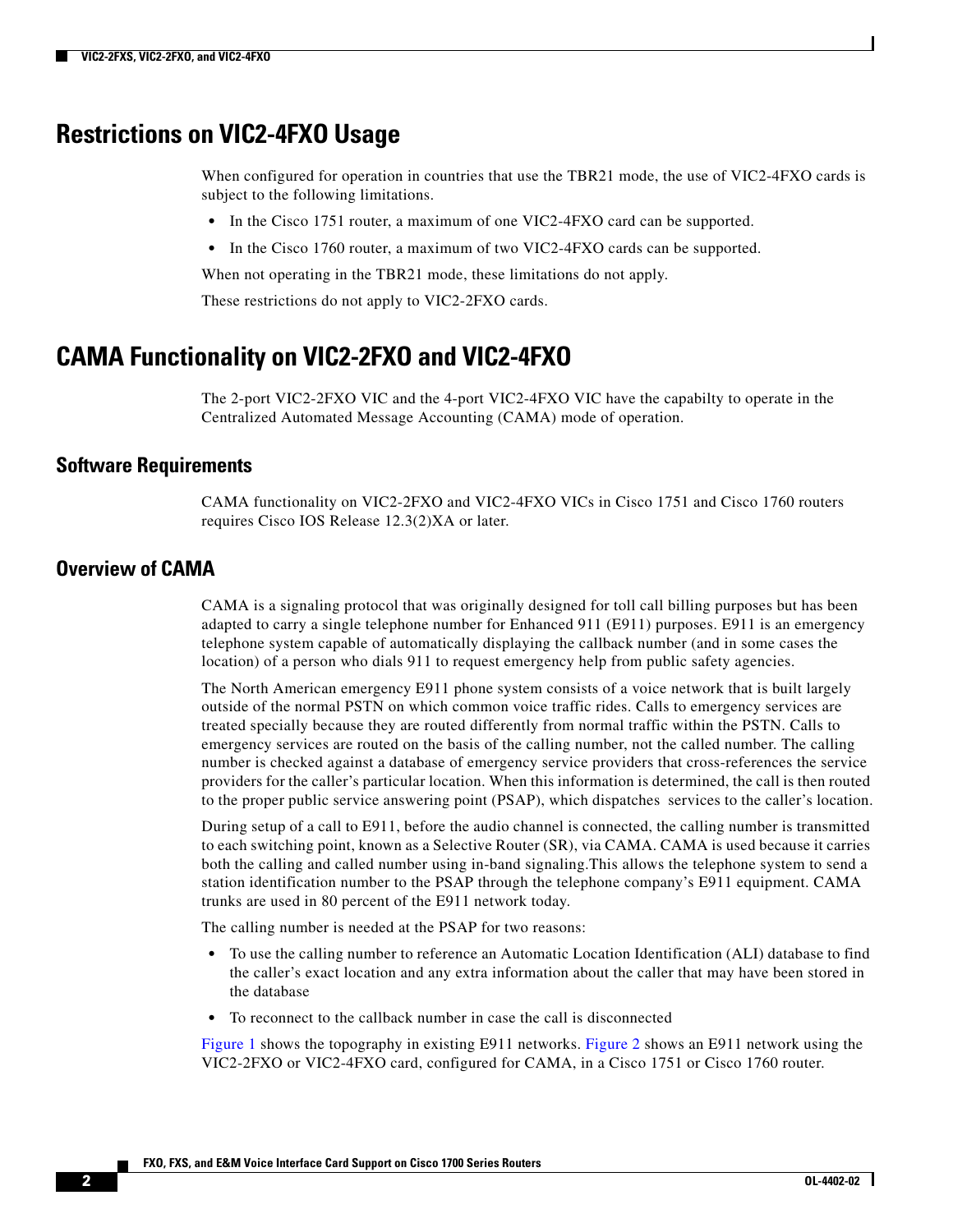<span id="page-2-0"></span>



<span id="page-2-1"></span>*Figure 2 Analog CAMA E911 Networks*



#### **Configuring CAMA**

To configure a VIC2-2FXO or VIC2-4FXO card to recognize CAMA signaling, perform the following steps in global configuration mode.

 $\mathscr{P}$ 

**Note** When a port on these VICs is not configured for CAMA signaling, the port will function as a normal FXO port, and all existing FXO functionality will be available.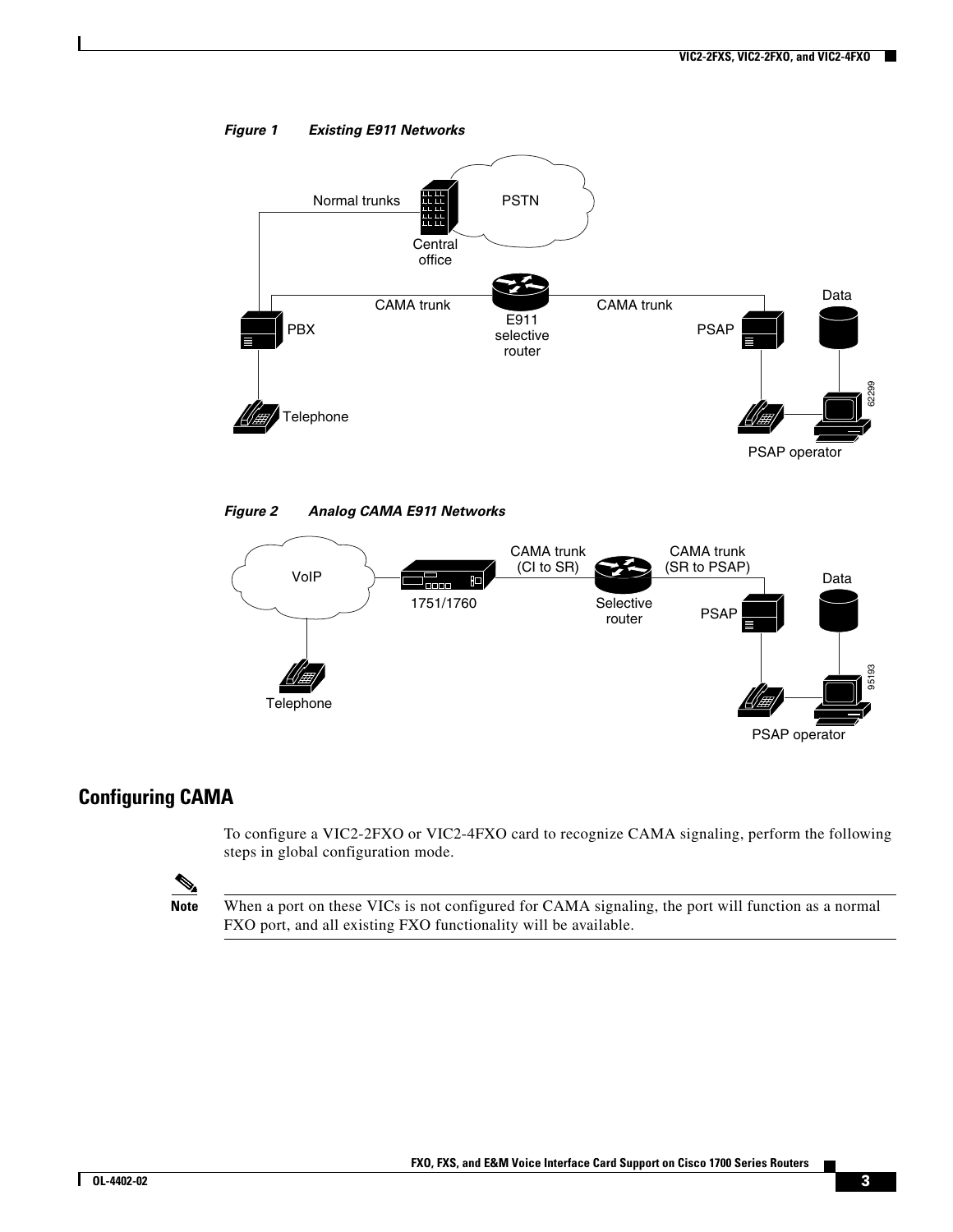|        | <b>Command</b>                                                                                                                                                   | <b>Purpose</b>                                                                                                                                                                                      |  |
|--------|------------------------------------------------------------------------------------------------------------------------------------------------------------------|-----------------------------------------------------------------------------------------------------------------------------------------------------------------------------------------------------|--|
| Step 1 | Router(config)# voice-port slot/port                                                                                                                             | Identifies the voice port to be configured.                                                                                                                                                         |  |
| Step 2 | Router (config-voiceport) # signal {cama<br>${KP-0-NPA-NXX-XXXX-T}$ $\bf{KP-0-NXX-XXX-T}$<br>$KP-2-ST$   $KP-NPD-NXX-XXXX-ST$ }   groundstart<br>$loopstart$ } } | Selects the desired signal and specifies the type of CAMA<br>signaling. The following are the four CAMA signaling<br>options for transmitting the calling number:<br>Type $1 - KP - 0-NXX-XXX - ST$ |  |
|        |                                                                                                                                                                  |                                                                                                                                                                                                     |  |
|        |                                                                                                                                                                  | Type $2 - KP - 0 - NPA - NXX - XXXX - ST$                                                                                                                                                           |  |
|        |                                                                                                                                                                  | Type $3 - KP-2ST$<br>Type $4 - KP-NPD-NXX-XXXX-ST$                                                                                                                                                  |  |
|        |                                                                                                                                                                  |                                                                                                                                                                                                     |  |
|        |                                                                                                                                                                  | The card default, without CAMA enabled, is loopstart.                                                                                                                                               |  |
| Step 3 | Router (config-voiceport) # shut                                                                                                                                 | Disables the selected port on the voice interface card.<br>Enables CAMA signaling.                                                                                                                  |  |
| Step 4 | Router (config-voiceport)# no shut                                                                                                                               |                                                                                                                                                                                                     |  |
|        |                                                                                                                                                                  | You must perform the shut and no shut<br><b>Note</b><br>commands in steps 3 and 4 to complete the<br>activation of CAMA on the voice ports being<br>configured.                                     |  |

The CAMA signaling options are as follows:

- **• KP**-**0**-**NXX**-**XXXX**-**ST**—7-digit Automatic Number Identification (ANI) transmission. The Numbering Plan Area (NPA) or area code is implied by the trunk group and is not transmitted.
- **• KP**-**0**-**NPA**-**NXX**-**XXXX**-**ST**—10-digit transmission. The E.164 number is fully transmitted.
- **• KP**-**2**-**ST**—Default transmission when the CAMA trunk cannot obtain a corresponding Numbering Plan Digit (NPD) in the look-up table, or when the calling number is fewer than 10 digits. (NPA digits are not available.)
- **• KP**-**NPD**-**NXX**-**XXXX**-**ST**—8-digit ANI transmission, in which the NPD is a single multifrequency (MF) digit that is expanded into the NPA. The NPD table is preprogrammed by configuring ANI mapping in the sending and receiving equipment (on each end of the MF trunk); for example: 0= 408, 1=510, 2=650, 3=415. See [Configuring ANI Mapping,](#page-4-0) below.

NPD values range from 0 through 3. Examples of telephone numbers in this signaling option are:

- **–** 05550123 = (408) 555-0123
- **–** 25550199 = (650) 555-0199



**Note** If the NPD value does not match a value in the NPD table, the CAMA signaling option defaults to **KP-2-ST**.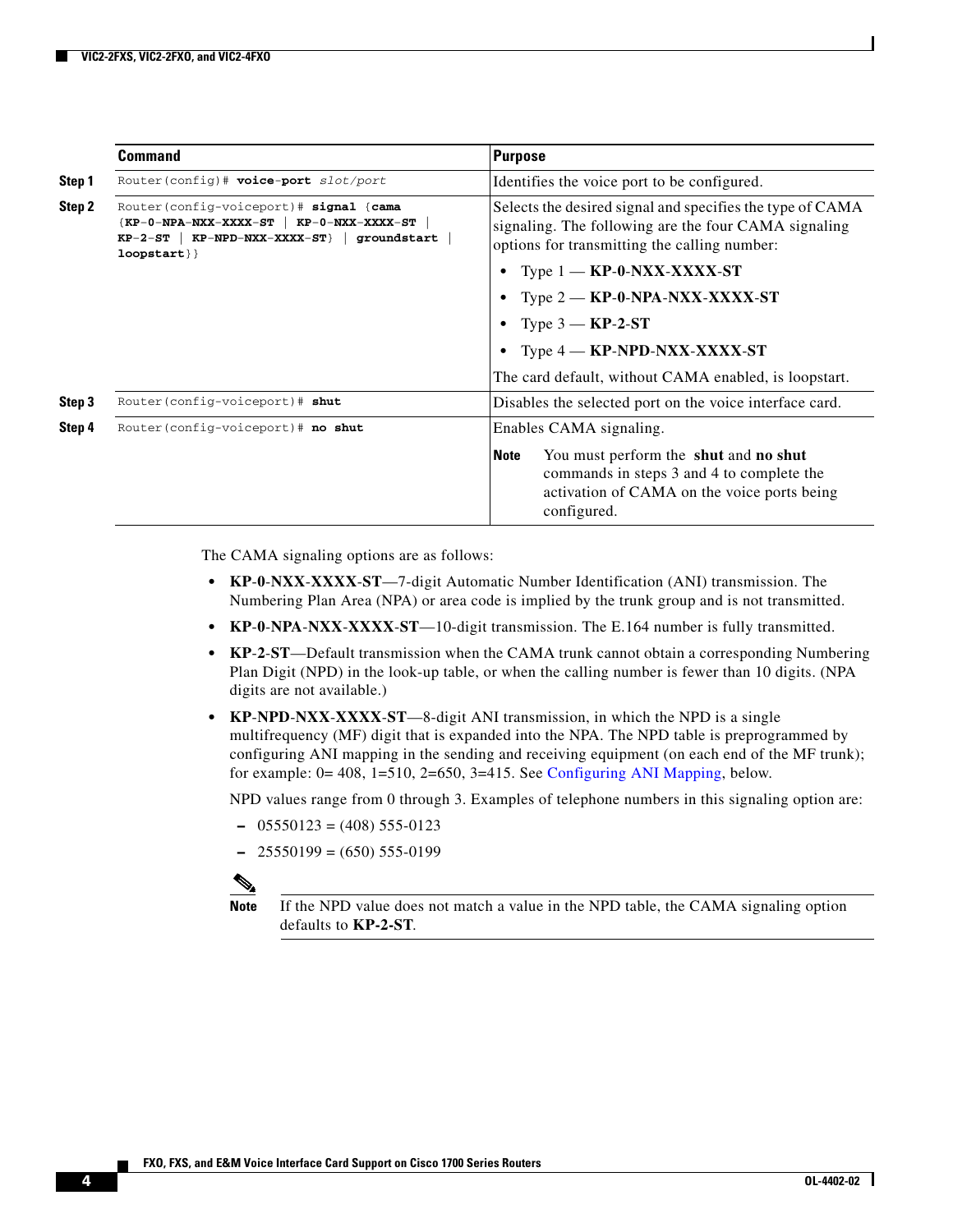#### <span id="page-4-0"></span>**Configuring ANI Mapping**

To configure a VIC2-2FXO or VIC2-4FXO card for 8-digit ANI transmission, perform the following steps in global configuration mode.

|        | <b>Command</b>                                                 | Purpose                                                                                                                                                                                                                                                                                            |                                                                                                           |  |
|--------|----------------------------------------------------------------|----------------------------------------------------------------------------------------------------------------------------------------------------------------------------------------------------------------------------------------------------------------------------------------------------|-----------------------------------------------------------------------------------------------------------|--|
| Step 1 | Router(config)# voice-port slot/port                           |                                                                                                                                                                                                                                                                                                    | Identifies the voice port that you want to configure and enters<br>voice-port configuration mode.         |  |
| Step 2 | Router (config-voiceport)# ani mapping<br>NPD-value NPA-number | Builds the table that translates the Numbering Plan Area<br>(NPA), or area code, into a single MF digit. The number of<br>Numbering Plan Digits (NPDs) programmed is determined<br>by local policy and by the number of NPAs or area codes that<br>the PSAP serves.<br>The NPD value range is 0-3. |                                                                                                           |  |
|        |                                                                | The NPA number range is 100-999.                                                                                                                                                                                                                                                                   |                                                                                                           |  |
|        |                                                                | <b>Note</b>                                                                                                                                                                                                                                                                                        | Repeat Step 4 until all NPAs (area codes) are<br>configured or until the NPD range maximum is<br>reached. |  |

#### **Configuration and Verification**

The following example shows the configuration of the VIC2-2FXO card for 8-digit transmission. In this example, ANI mapping is shown for the following area codes (NPAs): 0=408, 1=510, 2=650, 3=415.

```
voice-port 0/0
  ani mapping 0 408
  ani mapping 1 510
  ani mapping 2 650
  ani mapping 3 415
  signal cama KP-NPD-NXX-XXXX-ST
  shut
  no shut
```
Configuration may be verified by use of the **show run** command, or the **show voice port** command, or the **show voice port summary** command.

```
router # show run
...
!
voice-port 0/0 
  ani mapping 0 408
  ani mapping 1 510
  ani mapping 2 650
  ani mapping 3 415
  signal cama KP-NPD-NXX-XXXX-ST
!
...
end
```
Г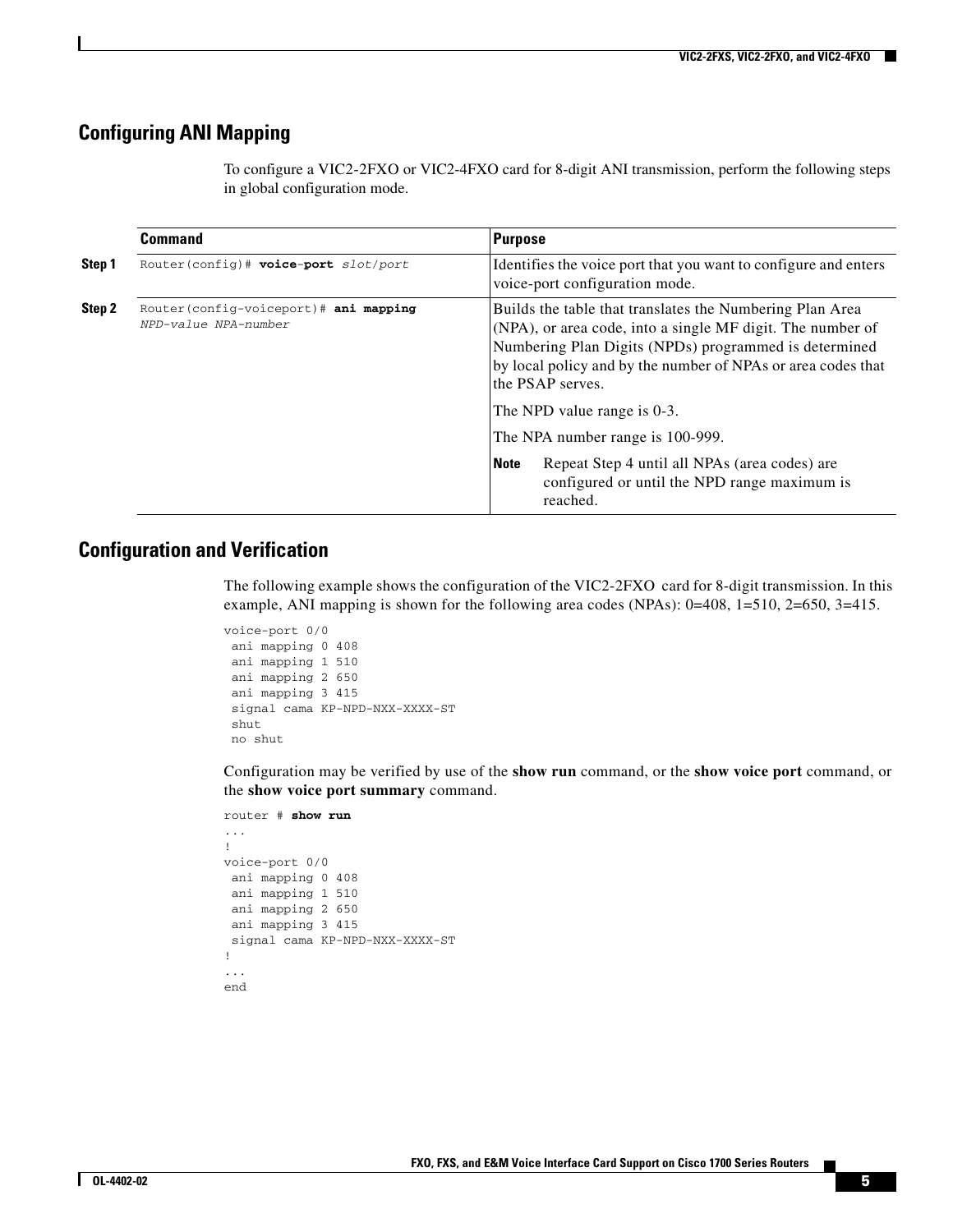The following example shows the result of a **show voice port summary** command on a router with a VIC2-2FXO card in slot 0. Port 0 is configured for CAMA, and port 1 is configured for normal FXO operation.

router# **show voice port summary** ---------------------------------------------------- PORT CH SIG-TYPE ADMIN OPER STATUS STATUS EC ========= == ============ ===== ==== ======== ======== == 0/0 -- fxo-cama up up idle on-hook y 0/1 -- fxo-ls up up idle on-hook y

## <span id="page-5-0"></span>**VIC2-2E/M**

An E&M interface connects remote calls from an IP network to PBX trunk lines (tie lines) for local distribution.

To configure the ports on the 2-port VIC2-2E/M VIC, refer to the ["Configure E&M Voice Ports section"](http://www.cisco.com/en/US/docs/routers/access/1700/1751/software/configuration/guide/Config.html#wp1029249) in the *[Cisco 1751 Router Software Configuration Guide](http://www.cisco.com/en/US/docs/routers/access/1700/1751/software/configuration/guide/1751swg.html)*.



**Note** On all E&M VICs, including the VIC2-2E/M VIC, the ports cannot be configured separately.

## <span id="page-5-1"></span>**Related Documentation**

For information on installing FXO, FXS, and E&M VICs in Cisco 1700 series routers, refer to the following:

**•** *[Cisco Interface Cards Hardware Installation Guide](http://www.cisco.com/en/US/docs/routers/access/interfaces/ic/hardware/installation/guide/old/wic_doc.html)*

For additional information about installing and configuring the Cisco 1751 and Cisco 1760 routers, go to the Cisco 1700 series routers website

[http://www.cisco.com/univercd/cc/td/doc/product/access/acs\\_mod/1700/index.htm](http://www.cisco.com/univercd/cc/td/doc/product/access/acs_mod/1700/index.htm)

and refer to the following documentation:

- **•** *[Cisco 1751 Router Hardware Installation Guide](http://www.cisco.com/en/US/docs/routers/access/1700/1751/hardware/installation/guide/1751hig.html)*
- **•** *[Cisco 1751 Router Software Configuration Guide](http://www.cisco.com/en/US/docs/routers/access/1700/1751/software/configuration/guide/1751swg.html)*
- **•** *[Cisco 1760 Modular Access Router Hardware Installation Guide](/en/US/docs/routers/access/1700/1760/hardware/installation/guide/1760hig.html)*
- **•** *[Quick Start Guide for Installing Your Cisco 1760 Modular Access Router](/en/US/docs/routers/access/1700/1760/hardware/quick/guide/1760qsg.html)*

## <span id="page-5-2"></span>**Obtaining Documentation**

Cisco provides several ways to obtain documentation, technical assistance, and other technical resources. These sections explain how to obtain technical information from Cisco Systems.

#### **Cisco.com**

You can access the most current Cisco documentation on the World Wide Web at this URL:

<http://www.cisco.com/univercd/home/home.htm>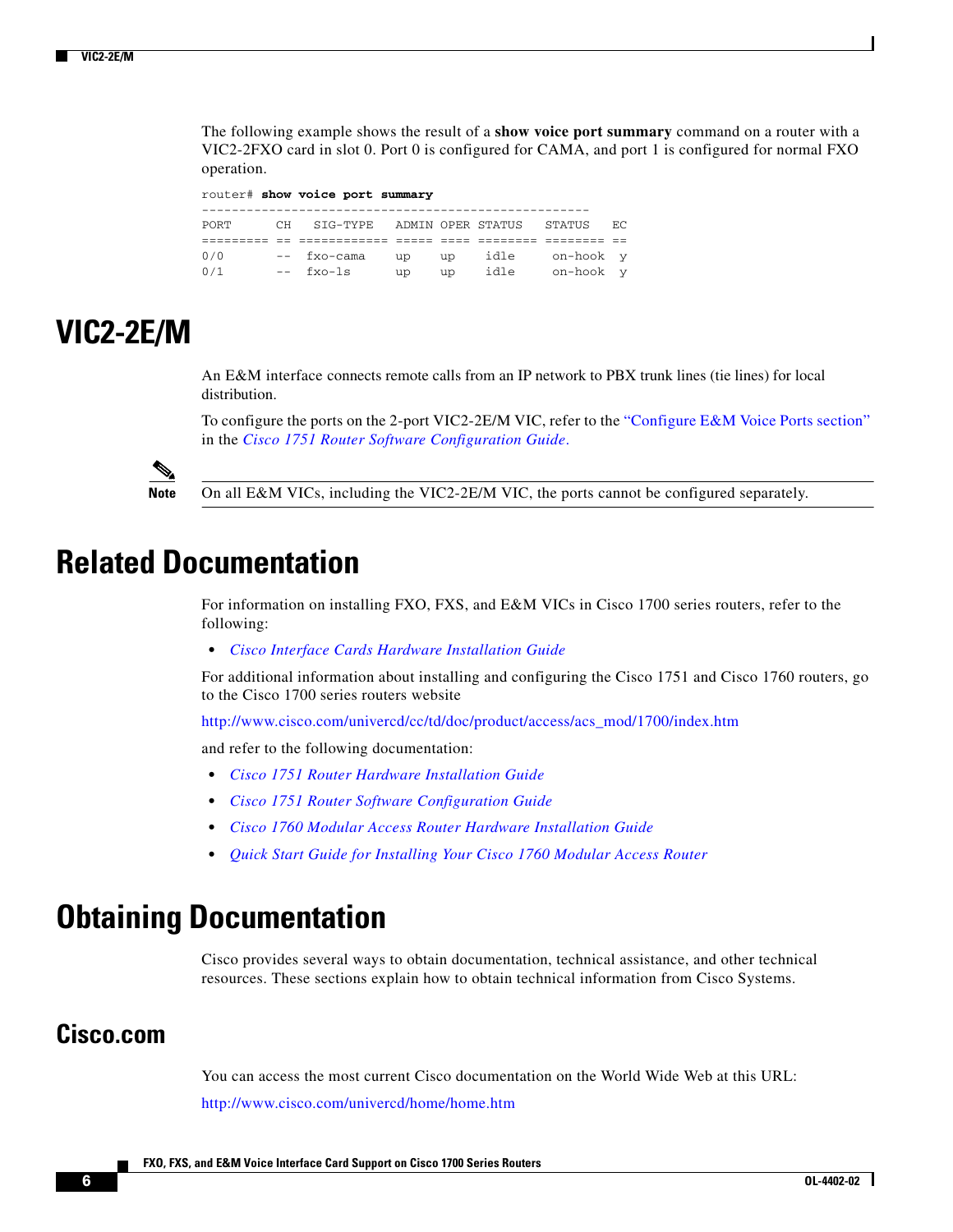You can access the Cisco website at this URL:

<http://www.cisco.com>

International Cisco web sites can be accessed from this URL:

[http://www.cisco.com/public/countries\\_languages.shtml](http://www.cisco.com/public/countries_languages.shtml)

### **Documentation CD-ROM**

Cisco documentation and additional literature are available in a Cisco Documentation CD-ROM package, which may have shipped with your product. The Documentation CD-ROM is updated monthly and may be more current than printed documentation. The CD-ROM package is available as a single unit or through an annual subscription.

Registered Cisco.com users can order the Documentation CD-ROM (product number DOC-CONDOCCD=) through the online Subscription Store:

<http://www.cisco.com/go/subscription>

### **Ordering Documentation**

You can find instructions for ordering documentation at this URL:

[http://www.cisco.com/univercd/cc/td/doc/es\\_inpck/pdi.htm](http://www.cisco.com/univercd/cc/td/doc/es_inpck/pdi.htm)

You can order Cisco documentation in these ways:

**•** Registered Cisco.com users (Cisco direct customers) can order Cisco product documentation from the Networking Products MarketPlace:

<http://www.cisco.com/en/US/partner/ordering/index.shtml>

**•** Registered Cisco.com users can order the Documentation CD-ROM (Customer Order Number DOC-CONDOCCD=) through the online Subscription Store:

<http://www.cisco.com/go/subscription>

**•** Nonregistered Cisco.com users can order documentation through a local account representative by calling Cisco Systems Corporate Headquarters (California, U.S.A.) at 408 526-7208 or, elsewhere in North America, by calling 800 553-NETS (6387).

### **Documentation Feedback**

You can submit comments electronically on Cisco.com. On the Cisco Documentation home page, click **Feedback** at the top of the page.

You can e-mail your comments to bug-doc@cisco.com.

You can submit your comments by mail by using the response card behind the front cover of your document or by writing to the following address:

Cisco Systems Attn: Customer Document Ordering 170 West Tasman Drive San Jose, CA 95134-9883

We appreciate your comments.

Г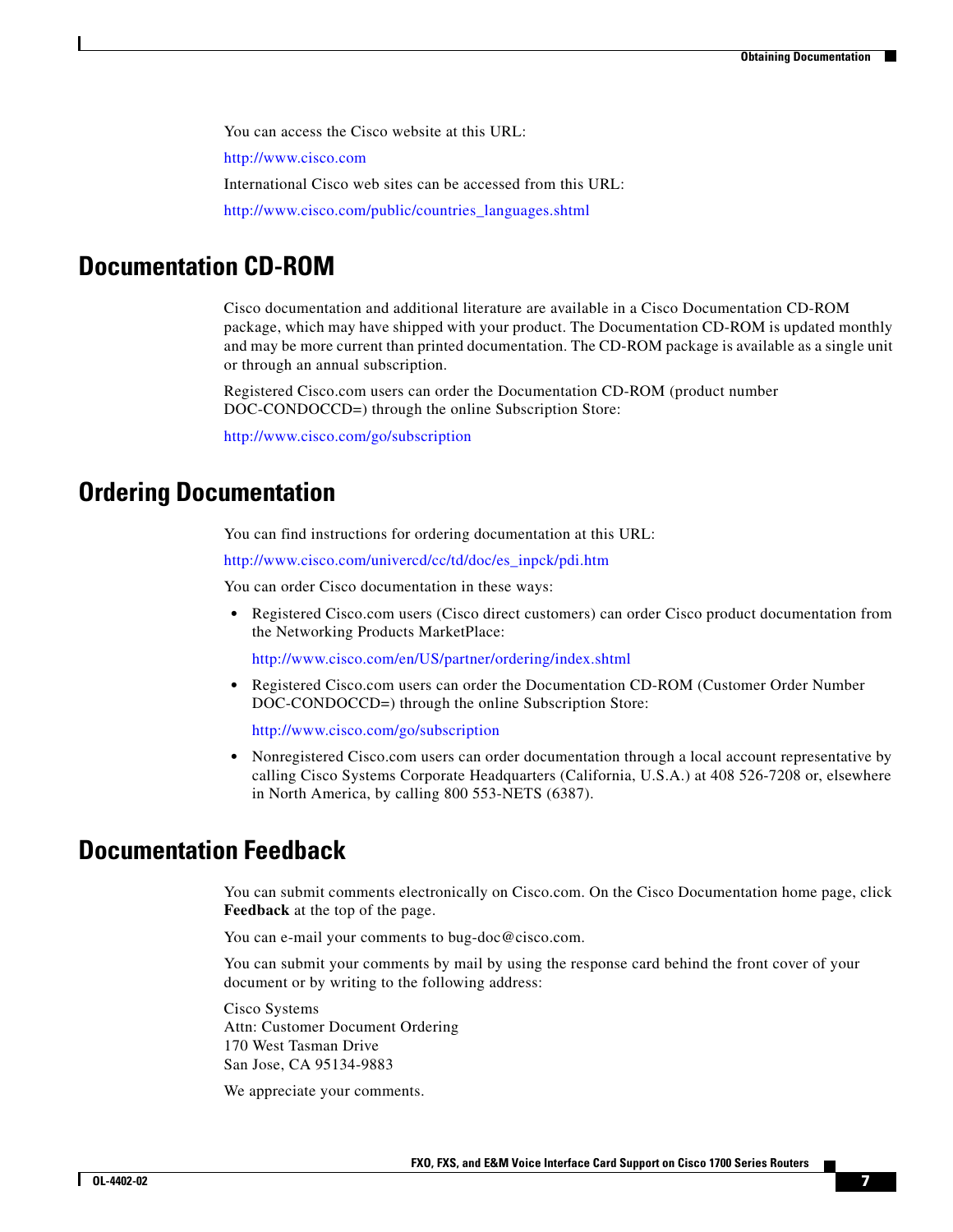## <span id="page-7-0"></span>**Obtaining Technical Assistance**

Cisco provides Cisco.com, which includes the Cisco Technical Assistance Center (TAC) Website, as a starting point for all technical assistance. Customers and partners can obtain online documentation, troubleshooting tips, and sample configurations from the Cisco TAC website. Cisco.com registered users have complete access to the technical support resources on the Cisco TAC website, including TAC tools and utilities.

### **Cisco.com**

Cisco.com offers a suite of interactive, networked services that let you access Cisco information, networking solutions, services, programs, and resources at any time, from anywhere in the world.

Cisco.com provides a broad range of features and services to help you with these tasks:

- **•** Streamline business processes and improve productivity
- **•** Resolve technical issues with online support
- **•** Download and test software packages
- **•** Order Cisco learning materials and merchandise
- **•** Register for online skill assessment, training, and certification programs

To obtain customized information and service, you can self-register on Cisco.com at this URL:

<http://www.cisco.com>

### **Technical Assistance Center**

The Cisco TAC is available to all customers who need technical assistance with a Cisco product, technology, or solution. Two levels of support are available: the Cisco TAC website and the Cisco TAC Escalation Center. The avenue of support that you choose depends on the priority of the problem and the conditions stated in service contracts, when applicable.

We categorize Cisco TAC inquiries according to urgency:

- Priority level 4 (P4)—You need information or assistance concerning Cisco product capabilities, product installation, or basic product configuration.
- Priority level 3 (P3)—Your network performance is degraded. Network functionality is noticeably impaired, but most business operations continue.
- Priority level 2 (P2)—Your production network is severely degraded, affecting significant aspects of business operations. No workaround is available.
- Priority level 1 (P1)—Your production network is down, and a critical impact to business operations will occur if service is not restored quickly. No workaround is available.

#### **Cisco TAC Website**

You can use the Cisco TAC website to resolve P3 and P4 issues yourself, saving both cost and time. The site provides around-the-clock access to online tools, knowledge bases, and software. To access the Cisco TAC website, go to this URL:

<http://www.cisco.com/tac>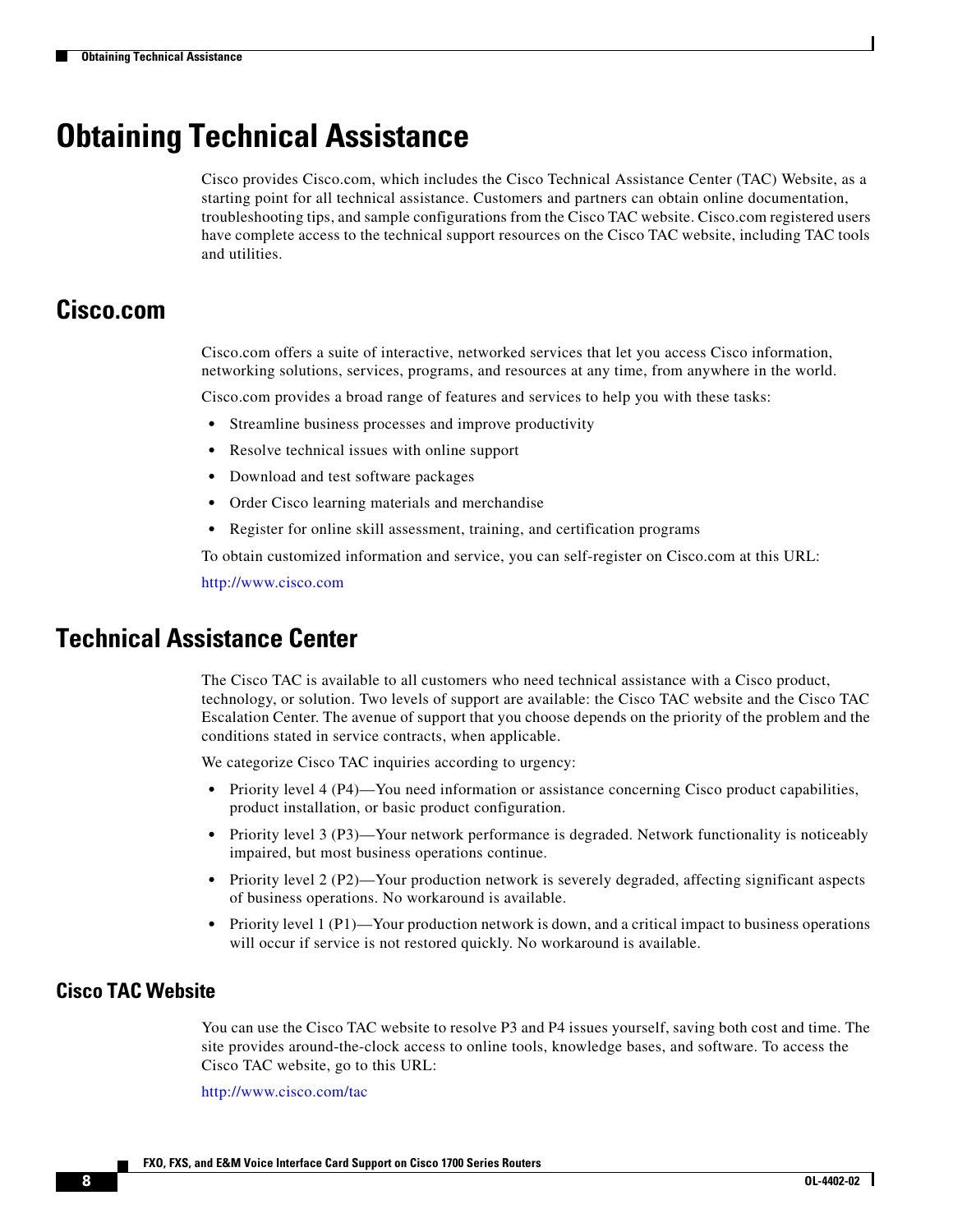All customers, partners, and resellers who have a valid Cisco service contract have complete access to the technical support resources on the Cisco TAC website. Some services on the Cisco TAC website require a Cisco.com login ID and password. If you have a valid service contract but do not have a login ID or password, go to this URL to register:

<http://tools.cisco.com/RPF/register/register.do>

If you are a Cisco.com registered user, and you cannot resolve your technical issues by using the Cisco TAC website, you can open a case online at this URL:

<http://www.cisco.com/en/US/support/index.html>

If you have Internet access, we recommend that you open P3 and P4 cases through the Cisco TAC website so that you can describe the situation in your own words and attach any necessary files.

#### **Cisco TAC Escalation Center**

The Cisco TAC Escalation Center addresses priority level 1 or priority level 2 issues. These classifications are assigned when severe network degradation significantly impacts business operations. When you contact the TAC Escalation Center with a P1 or P2 problem, a Cisco TAC engineer automatically opens a case.

To obtain a directory of toll-free Cisco TAC telephone numbers for your country, go to this URL:

<http://www.cisco.com/warp/public/687/Directory/DirTAC.shtml>

Before calling, please check with your network operations center to determine the level of Cisco support services to which your company is entitled: for example, SMARTnet, SMARTnet Onsite, or Network Supported Accounts (NSA). When you call the center, please have available your service agreement number and your product serial number.

## **Obtaining Additional Publications and Information**

Information about Cisco products, technologies, and network solutions is available from various online and printed sources.

• Cisco Press publishes a wide range of networking publications. Cisco suggests these titles for new and experienced users: *Internetworking Terms and Acronyms Dictionary, Internetworking Technology Handbook, Internetworking Troubleshooting Guide,* and the *Internetworking Design Guide.* For current Cisco Press titles and other information, go to Cisco Press online at this URL:

<http://www.ciscopress.com>

• *Packet* magazine is the Cisco monthly periodical that provides industry professionals with the latest information about the field of networking. You can access *Packet* magazine at this URL:

[http://www.cisco.com/en/US/about/ac123/ac114/about\\_cisco\\_packet\\_magazine.html](http://www.cisco.com/en/US/about/ac123/ac114/about_cisco_packet_magazine.html)

• *iQ Magazine* is the Cisco monthly periodical that provides business leaders and decision makers with the latest information about the networking industry. You can access *iQ Magazine* at this URL:

[http://business.cisco.com/prod/tree.taf%3fasset\\_id=44699&public\\_view=true&kbns=1.html](http://business.cisco.com/prod/tree.taf%3fasset_id=44699&public_view=true&kbns=1.html)

**•** *Internet Protocol Journal* is a quarterly journal published by Cisco Systems for engineering professionals involved in the design, development, and operation of public and private internets and intranets. You can access the *Internet Protocol Journal* at this URL:

[http://www.cisco.com/en/US/about/ac123/ac147/about\\_cisco\\_the\\_internet\\_protocol\\_journal.html](http://www.cisco.com/en/US/about/ac123/ac147/about_cisco_the_internet_protocol_journal.html)

Г